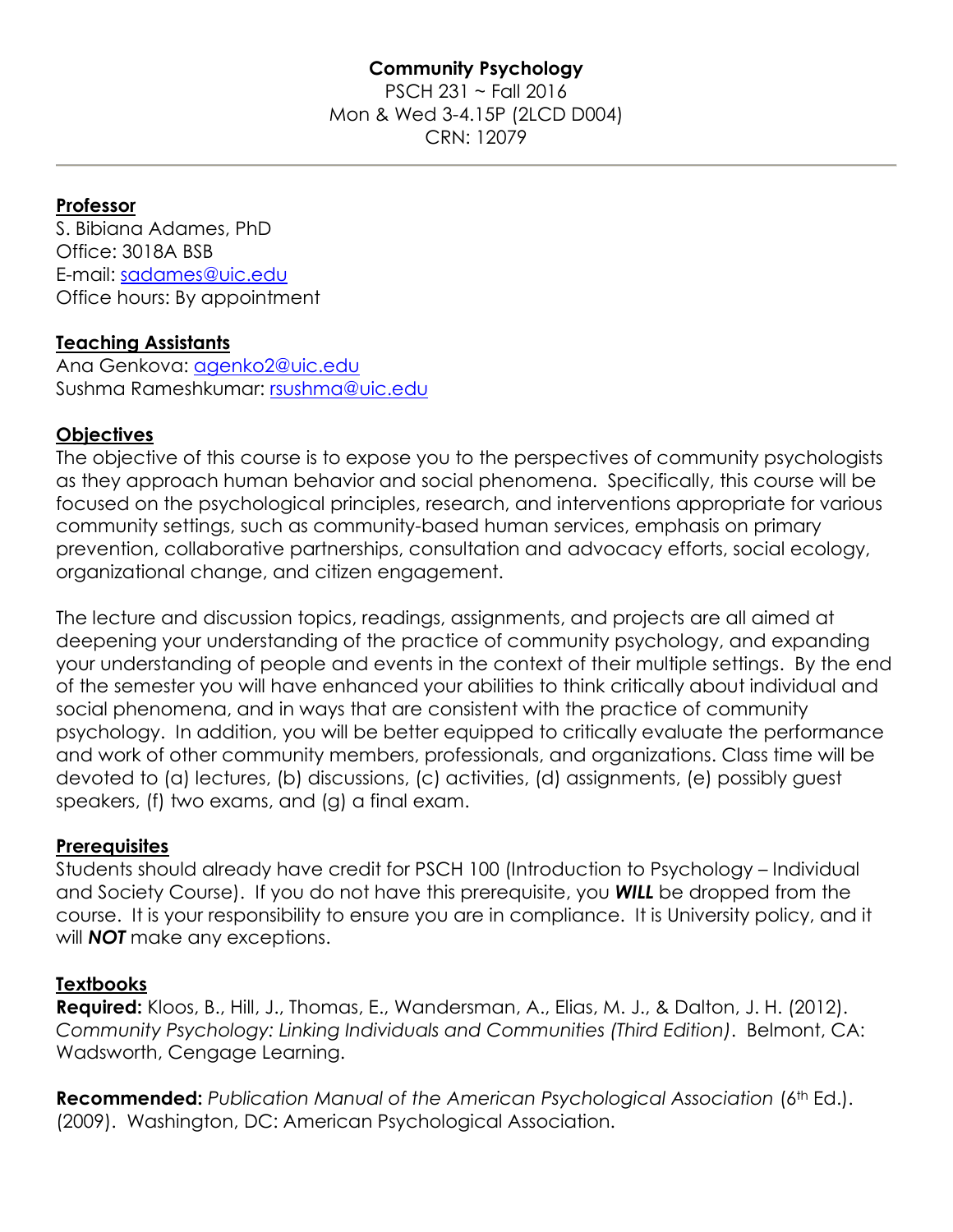# **Requirements**

**Readings & Lectures.** The assigned readings will primarily be chapters from your textbook, which will be complemented by journal articles and other current publications as needed. You will also have to do some supplementary readings to complete activities and assignments.

**Class Participation.** This course requires you to be an active participant, which means that you should think about how various topics and issues discussed in class apply to you, people you care about, settings in which you function, and issues that matter to you. And ask questions out loud—what works, what doesn't work, why, why not, what could be good or bad about points being made, what are some alternative views not being considered.

To be an active participant regular attendance and punctuality are crucial. Attendance is part of your grade for this class and you will not receive attendance points when you are absent (think of attendance as *effortless* extra credit—in case you need those extra points for your final grade). For each class there will be an Attendance List with all of your names in print. You must sign next to your printed name each time you are in class. If you do not sign the Attendance List it will be assumed you were not in class and you will not receive attendance credit for that class. If you do miss class, it is your responsibility to ensure that you have the materials, assignments, and announcements pertaining to missed classes.

You are expected to be respectful toward everyone present in the classroom, and to speak respectfully about any person or group of people being discussed during class or in assignments. Insults or any other type of derogatory attitudes will not be tolerated. In addition, you will lose participation points if you are observed surfing the internet, reading email, using your cell phone, or if you engage in any other activity not explicitly pertinent to the work being done in class at that moment. Be aware that if any inappropriate or unacceptable behavior occurs repeatedly, I will ask you to leave the class. In extreme cases, I will ask you to not come back to class, and you will have to forfeit any points you have received for attending class.

# **Assignments**

**Class Activities.** Each week we will spend time completing a class activity that may involve both individual and group work. At the end of class the written portion of the activity must be submitted with your name on it, or the name of all group members, for each of you to get credit for class activity participation.

**Assigned Reaction Journals.** Each month (September, October & November) you will submit a Reaction Journal. Given that we are in an election year, especially one that has brought up various dilemmas about intergroup relationships and conflict, the Reaction Journals will be a written reaction or response to a news report or scientific article related to the issues of *"Social Influence & Social Consciousness*." Links to these articles will be posted on Blackboard.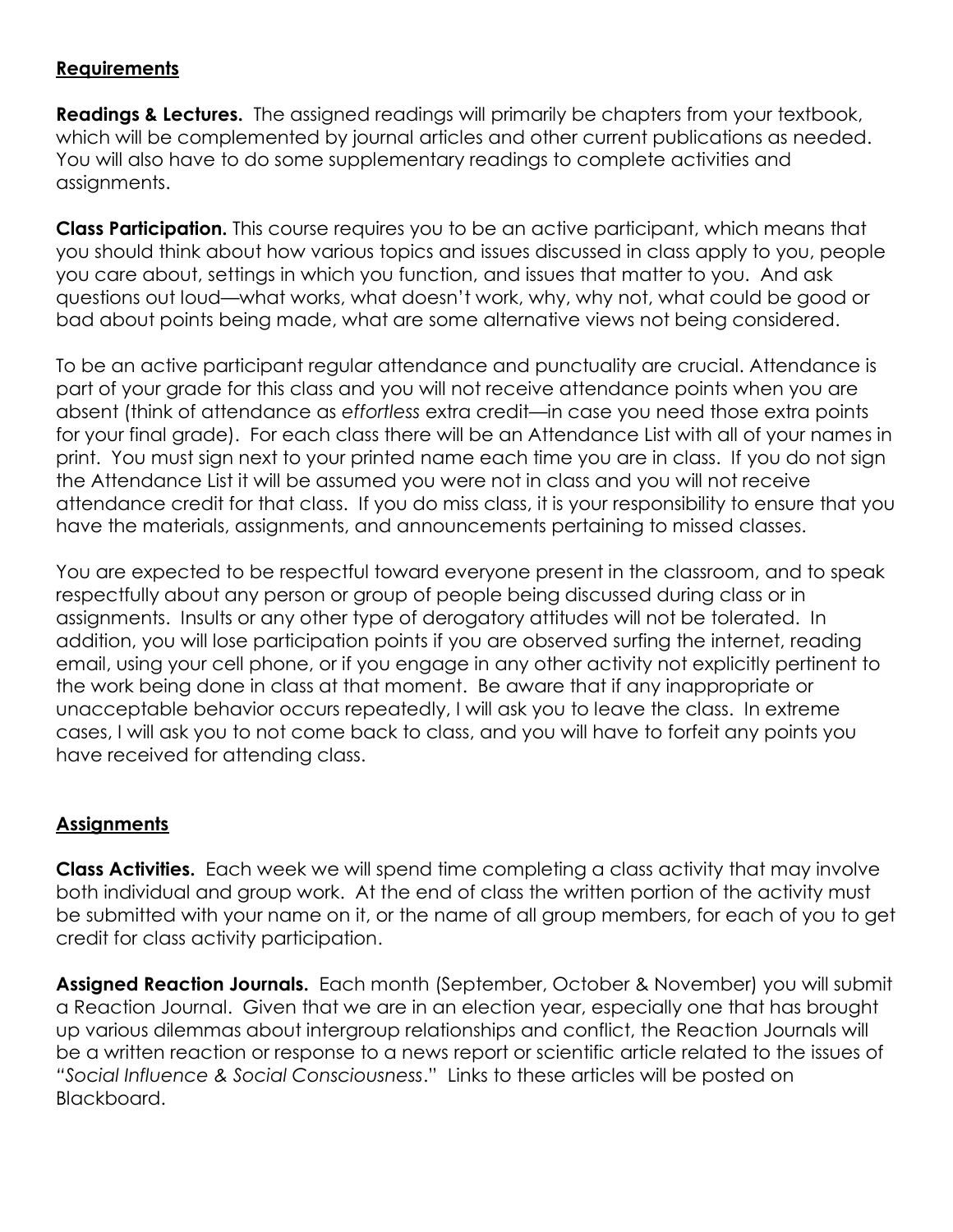Journals are due by the beginning of class (no later than 3P) on their due date, must be submitted via Blackboard, must be a Microsoft Word file (NOT Adobe/PDF or any other format), and must conform to the following APA style requirements:

- Times New Roman 12 font
- 1 inch margins all around
- 4-5 doubled spaced pages
- Header on each page: your first and last name in caps shifted all the way left, page number on same line shifted all the way right
- Title on first page: Journal No. 1, 2, or 3 (centered, bold)
- Indent first line of each paragraph
- Also consult Chapters 6 and 7 of APA Publication Manual for specific information about appropriate use of citations/crediting sources and the list of references.

Part of good academic practice and professional development is your ability to adhere to standards and requirements. If your journal isn't submitted on time or isn't formatted as specified above, *you will NOT receive credit*.

Your journals MUST address the following 5 points:

- **1)** Describe in detail the main purpose of the report/article
- **2)** Describe in detail what you thought was the most important aspect of the viewpoint(s) presented by the author(s)/participant(s)
- **3)** Describe in detail which are the perspectives you consider are missing from the viewpoint(s) presented by the author(s)/participant(s)—focus on how the ecological approach may or not have been addressed/used well—whose viewpoints or interests aren't being represented, and what makes you think this would be an important viewpoint/interest to consider?
- **4)** Describe in detail how you would agree with the author(s)/participant(s) and why
- **5)** Describe in detail how you would disagree with the author(s)/participant(s) and why

If you use sources in addition to the ones provided on Blackboard, your Journal must include appropriate citations throughout the body of the Journal, and a Reference section at the end.

**Exams.** Instead of a midterm exam you will have two exams before the final. Each exam represents 20% of your final grade in this course. This is a content and concept heavy class, and from past experiences teaching this course I've learned it may be easier for students to do well if the material and the grading is broken up into two exams, versus one larger midterm. These exams may be comprised of short answer and/or fill-in type questions covering the material discussed in class up to that point.

If you are absent from class on the days of the exams, you will NOT be able to make-up the exams at another time, and you will NOT get any credit for this portion of your final course grade.

Cheating of any form will not be tolerated. At the time of the exam, there should be nothing on your desk, except for a pen or pencil, and you cannot wear hats. If you cheat during the exams your exams will be taken from you and you will be asked to leave the classroom. You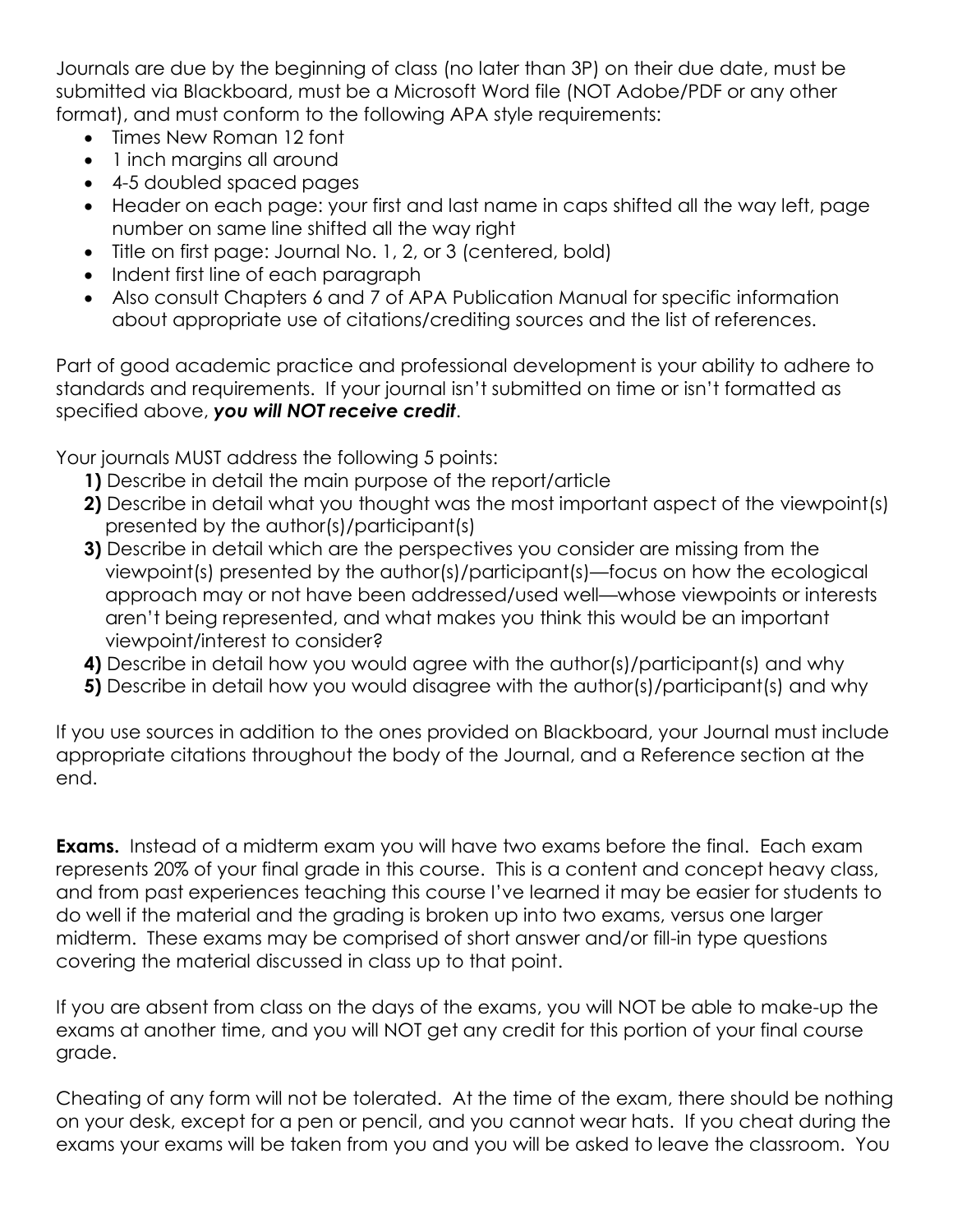will NOT get any credit for the exams and your cheating will be reported to the University to be included in your permanent transcript.

**Final Exam.** The final exam for this class will be on Monday, December 5, 2016 from 8-10AM. The final exam represents 25% of your final grade in this course. It will may be comprised of short answer and/or fill-in type questions, and it will cover mostly material covered since Exam 2, but will also include key concepts covered prior to Exams 1 and 2.

If you are absent from class on this day, you will NOT be able to make-up the final exam at another time, and you will NOT get any credit for this portion of your final course grade.

Cheating of any form will not be tolerated. At the time of the final exam, there should be nothing on your desk, except for a pen or pencil, and you cannot wear hats. If you cheat during the final exam your exam will be taken from you and you will be asked to leave the classroom. You will NOT get any credit for the final exam and your cheating will be reported to the University to be included in your permanent transcript.

## **Grading**

 5% Attendance 10% Class activity participation 20% Assigned reaction journals 20% Exam 1 20% Exam 2 25% Final exam

It will be your responsibility to keep track of your grades in Blackboard. If you notice that a grade has been entered incorrectly, you must show the original assignment/exam with the correct grade to me as soon as possible, and no later than the last week of classes. After that point, any errors will stand in your final grade calculation.

You will be graded according to the grading criteria listed above. Do not ask to have your grade changed to the next highest grade at the end of the semester simply because you're just a few points away. Doing this would be unfair to the rest of the students. How would you feel if you discovered that an exception was made for another student, but not for you?

Plagiarism in any form will not be tolerated. Plagiarism is the use or close imitation of the work and writing of another person without authorization, and the representation of another person's work as your own, such as not appropriately crediting or citing the original author. If it is determined that any work you submit has been plagiarized from other sources you will fail the course, and I will recommend that a note of this be made in your permanent transcript. You are strongly encouraged to consult the APA Publication Manual to learn more about plagiarism, how to avoid it, and how to appropriately cite and reference works you will be using. You are welcomed to discuss with me or the TAs any concerns you have about plagiarism, as well as concerns about how to appropriately cite and reference works.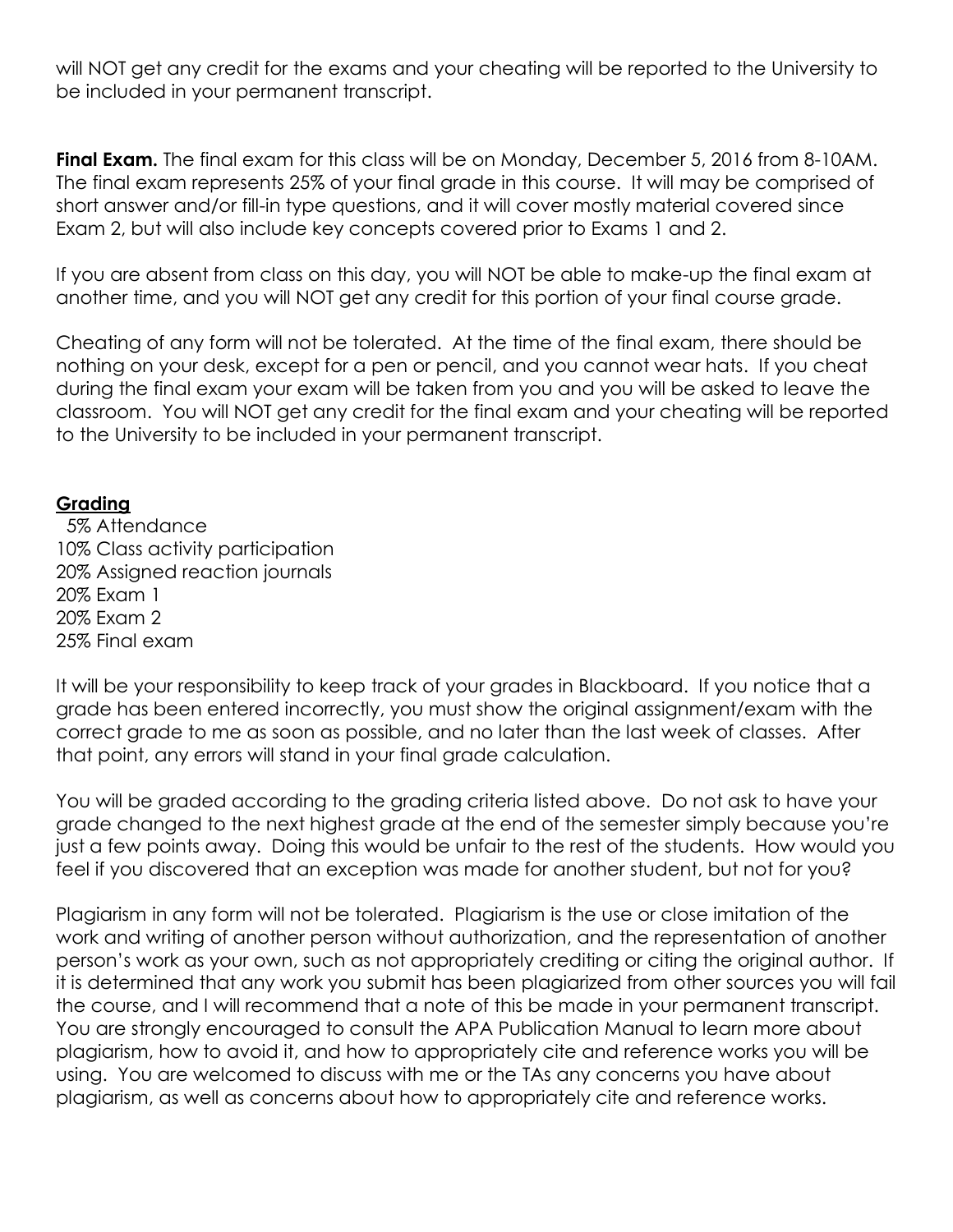### **Miscellaneous**

**Students with Disabilities.** If you require accommodations for access and participation in this course you must be registered with the Office of Disability Services (ODS). Please contact ODS at (312) 413-2103 (voice) or (312) 413-0123 (TTY).

**Observance of Religious Holidays**. *Campus Policy States:* The faculty of the University of Illinois at Chicago shall make every effort to avoid scheduling examinations or requiring that student projects be turned in or completed on religious holidays. Students who wish to observe their religious holidays shall notify the faculty member by the tenth day of the semester of the date when they will be absent unless the religious holiday is observed on or before the tenth day of the semester. In such cases, the student shall notify the faculty member at least five days in advance of the date when he/she will be absent. The faculty member shall make every reasonable effort to honor the request, not penalize the student for missing the class, and if an examination or project is due during the absence, give the student an exam or assignment equivalent to the one completed by those students in attendance. If the student feels aggrieved, he/she may request remedy through the campus grievance procedure.

**Incomplete Grades.** University policy on incomplete grades is very strict and it's the policy that will be followed for this course. An incomplete grade will only be granted under the *most extreme circumstances*. Do not request to be considered for an incomplete grade unless the following conditions apply (taken from the Undergraduate Catalogue):

Course work is incomplete when a student fails to submit all required assignments or is absent from the final examination; incomplete course work will normally result in a failing grade. The IN (incomplete) grade may be assigned in lieu of a grade only when all the following conditions are met: (a) the student has been making satisfactory progress in the course; (b) the student is unable to complete all course work due to unusual circumstances that are beyond personal control and are acceptable to the instructor; (c) the student presents these reasons prior to the time that the final grade roster is due. The instructor must submit an Incomplete Report with the final grade roster for the IN to be recorded. This report is a contract for the student to complete the course work with that instructor or one designated by the department executive officer in the way described and by the time indicated on the report. In resolving the IN, the student may not register for the course a second time, but must follow the procedures detailed on the report. An IN must be removed by the end of the student's first semester or summer session in residence subsequent to the occurrence, or, if not in residence, no later than one calendar year after the occurrence. When the student submits the work, the instructor will grade it and change the IN to the appropriate grade. If an undergraduate fails to meet the stated conditions, the instructor will assign an E for the final grade.

If you have any problems or concerns throughout the class, please discuss these with me or the TAs as soon as possible. Don't wait until the end of the semester, when it may be too late to consider options to resolve a matter. Feel free to write to me/TAs, call me/TAs, or schedule a meeting with me/TAs to consult about any problems or concerns.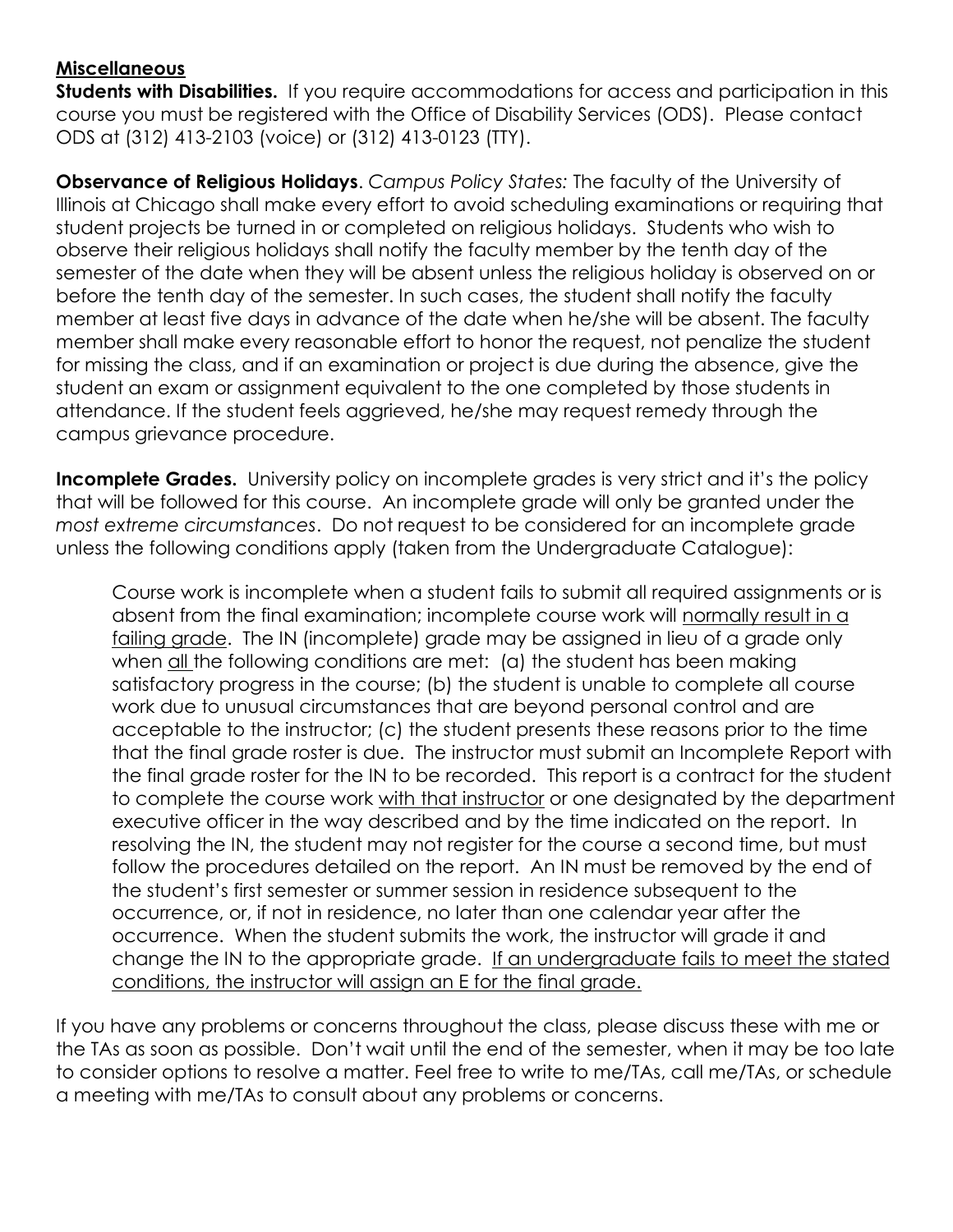# **Tentative Schedule**

| Week                    | <b>Date</b> | <b>Topic</b>                                                                                             |
|-------------------------|-------------|----------------------------------------------------------------------------------------------------------|
| 1                       | Mon 8/22    | Review syllabus and requirements<br>Chapter 1: Introducing Community Psychology                          |
|                         | Wed 8/24    | Chapter 1 Continued<br>Class Activity 1                                                                  |
| $\mathbf 2$             | Mon 8/29    | Chapter 2: The Development & Practice of Community<br>Psychology                                         |
|                         | Wed 8/31    | Chapter 2 Continued<br><b>Class Activity 2</b>                                                           |
| 3                       | Mon 9/05    | LABOR DAY ~ NO CLASS                                                                                     |
|                         | Wed 9/07    | Chapter 3: The Aims of Community Research                                                                |
| 4                       | Mon 9/12    | Chapter 3 Continued<br><b>Class Activity 3</b>                                                           |
|                         | Wed 9/14    | <b>Reaction Journal 1 DUE</b><br>Chapter 4: Methods of Community Psychology Research<br>Class Activity 4 |
| $\overline{\mathbf{5}}$ | Mon 9/19    | Guest Speaker: Amanda Roy, PhD<br>Environment, Development, and Health                                   |
|                         | Wed 9/21    | <b>EXAM 1 (Chapters 1-4)</b>                                                                             |
| 6                       | Mon 9/26    | Chapter 5: Understanding Individuals within Environments                                                 |
|                         | Wed 9/28    | Chapter 5 Continued<br>Class Activity 5                                                                  |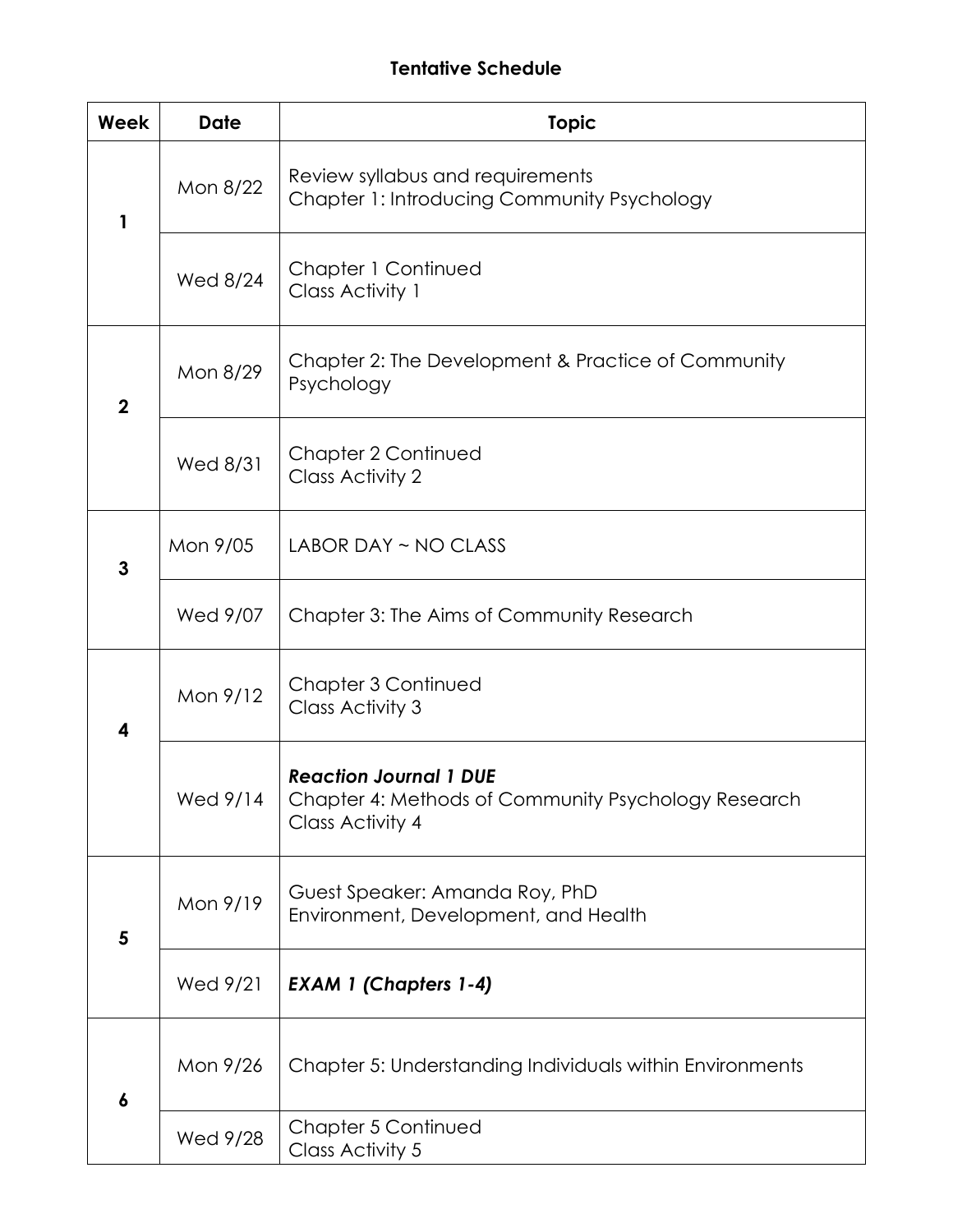| $\overline{7}$ | Mon 10/3  | Chapter 6: Understanding Community                                       |
|----------------|-----------|--------------------------------------------------------------------------|
|                | Wed 10/5  | Chapter 6 Continued<br>Class Activity 6                                  |
| 8              | Mon 10/10 | Chapter 7: Understanding Human Diversity in Context                      |
|                | Wed 10/12 | <b>Reaction Journal 2 DUE</b><br>Chapter 7 Continued<br>Class Activity 7 |
| 9              | Mon 10/17 | Chapter 8: Understanding Stress & Coping in Context                      |
|                | Wed 10/19 | Chapter 8 Continued<br>Class Activity 8                                  |
| 10             |           | Mon 10/24   <b>EXAM 2 (Chapters 5-8)</b>                                 |
|                | Wed 10/26 | Chapter 9: Prevention & Promotion—Key Concepts                           |
| 11             | Mon 10/31 | Chapter 9 Continued<br>Class Activity 9-10                               |
|                | Wed 11/2  | Chapter 10: Prevention & Promotion-Implementing Programs                 |
| 12             | Mon 11/7  | Chapter 10 Continued<br><b>Class Activity 9-10 Continued</b>             |
|                | Wed 11/9  | Chapter 11: Empowerment & Citizen Participation                          |